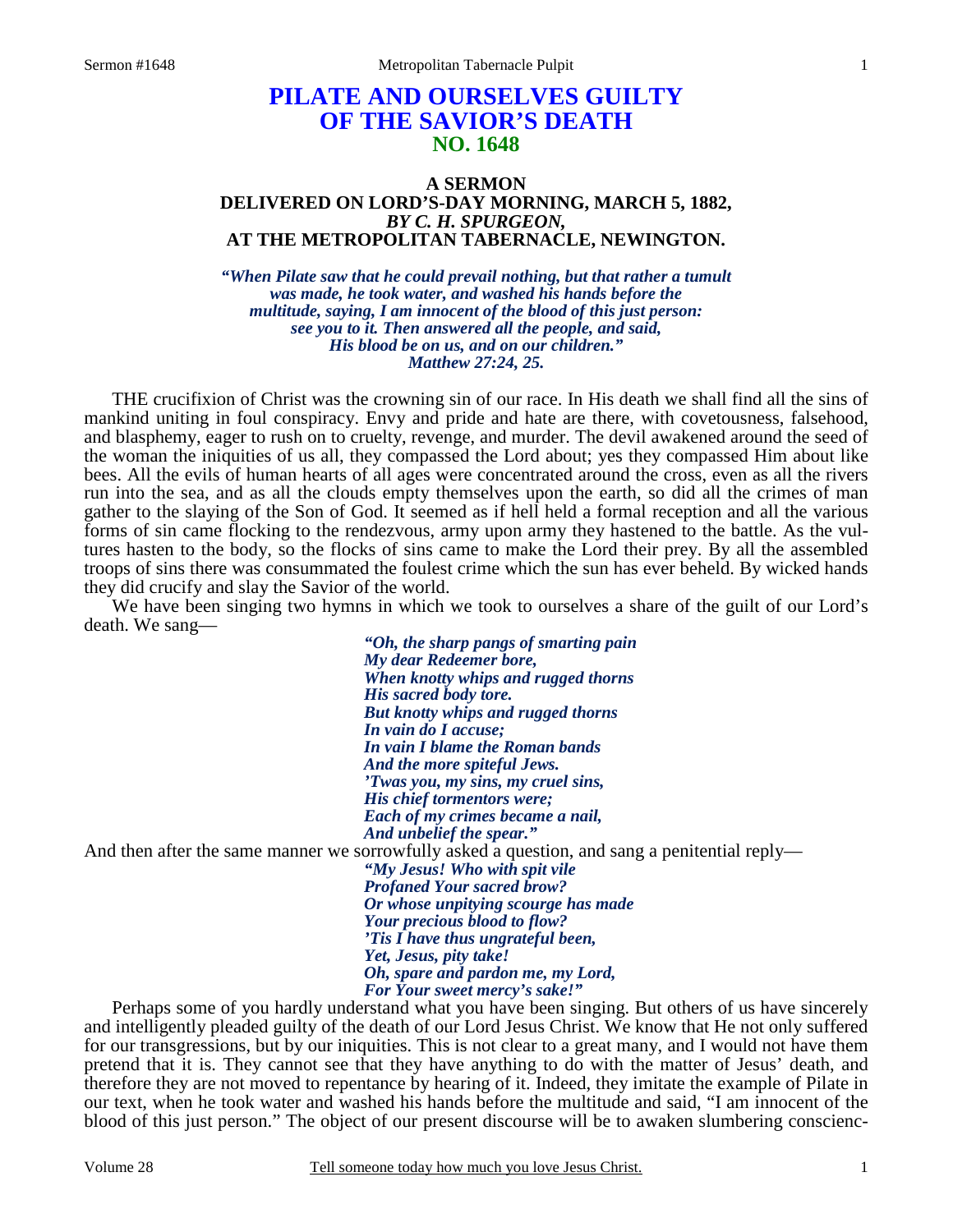es. Without going into any metaphysical questions as to whether such a man did or did not actually have a share in the particular action by which Jesus died, I shall show you that in many ways men practically commit a like crime, and so prove that they have similar dispositions to those ancient Kill-Christ's. Though they repudiate the crucifixion, they repeat it, if not in form, yet in spirit. Though Jesus is not here in flesh and blood, yet the cause of holiness and truth and His divine Spirit are still among us, and men act towards the kingdom of Christ, which is set up among them, in the same way as the Jews and Romans acted towards the incarnate God. True, all men are not alike against Him, for the Lord spoke of some who have "the greater sin," and few are as guilty as the traitor Judas, that son of perdition, but in every form of it the rejection of Christ is a great sin, and it will be a great gospel blessing if it is repented of after the fashion of the prophet when he said, "They shall look upon Me whom they have pierced, and they shall mourn for Him as one mourns for his only son, and shall be in bitterness for Him, as one that is in bitterness for his first-born."

 I shall now take up the story of our Lord's appearance before Pilate, from the moment of His being sent back to Herod to the time when He was delivered to the Jews to be led away for crucifixion, and I shall try to exhibit by this narrative several ways in which men virtually put the Christ to death, and therefore become partakers of the ancient transgression which was committed at Jerusalem.

**I.** First, there are some—and these are they who have the greater sin—who are DETERMINEDLY AND AVOWEDLY THE OPPONENTS OF THE LORD JESUS CHRIST. These are the men who are represented by the chief priests and elders of the Jews, who of old sought the Savior's blood, because they could not endure His teaching. Nothing else would satisfy them but that He should be removed from the earth, for He was a standing protest against their evil deeds. They hated Him because by His light their wicked lives were reproved. These were the true murderers of Christ, who gloried in their shame and defied the punishment of it, crying, "His blood be on us, and on our children." We still have among us those who cannot endure the teaching of our Lord Jesus. His very name seems to excite their worst passions. They rave at the mention of Him. Oh, the atrocious things that some have said of late of the Christ of God. They have gone out of their way to insult Him. If anyone else had been slandered as He has been, society would not have tolerated the loathsome tongues. Accusations against Jehovah and His Son would seem to be delectable morsels to modern blasphemers, dainties upon which they feed greedily. My flesh trembles when I think of the hard speeches which the ungodly still utter against Him who in the day of His humiliation endured such contradiction of sinners against Himself. Many of these slanders would have been absurd, and to be dismissed with utter contempt, if it were not for the guilt of the men themselves, for in these speeches we see that the poison of asps is under their lips, their mouth is full of curses and bitterness. They do not treat so the heroes of war, the philosophers of antiquity, nor even the notorious scourges of the race. To all of these they show some candor, and often award honors which are doubtfully due, but when they touch upon the person and life of our blessed Lord, candor and honesty are dismissed, anything like an attempt to understand Him is refused, and He and His are treated with ridicule, misrepresentation, and falsehood. They heap up their coarsest epithets, they put the worst interpretation upon His words, and they give the vilest misrepresentations of His deeds, and attribute to Him motives to which He was an utter stranger. Such men are among us, clamoring to be heard. There have been unbelievers and deriders of Jesus in all times, but just now the race is of fouler speech than usual. Once infidelity was philosophical and thoughtful, and great names were to be found upon her roll, but now her noisiest advocates are bullies after the manner of Tom Paine, men who seem to delight in wounding the feelings of the godly and crushing every sacred thing under their feet. These are the true followers of the men whose mouths were full of, "Crucify Him! Crucify Him!" They cannot endure that Jesus should be remembered, much less revered. They claim to be "liberal," and to be large-hearted towards all religions, but their unmitigated scorn of the faith of Jesus is displayed on every possible occasion, proving that the spirit of persecution burns within them. It would be idle for these to say that they would not crucify Christ, for they do crucify Him to the utmost of their power by their profane speeches against Him.

 A certain number's main attack is aimed against the royal authority and reigning power of the Lord Jesus. They exclaim against Him because He claims universal sovereignty. They might not object so much to Christianity as one of various creeds, but as it claims to be supreme they will have nothing to do with it. The Roman Senate was willing to set up Jesus in the Pantheon, among other gods, but when they learned that Christ claimed to be worshipped alone, and then He was denied a place in the circle of adoration. If the gospel claims to be truth, and judges other systems to be false, straightway it arouses the opposition of the broad school. We have men among us today who say, "Yes, there is something good in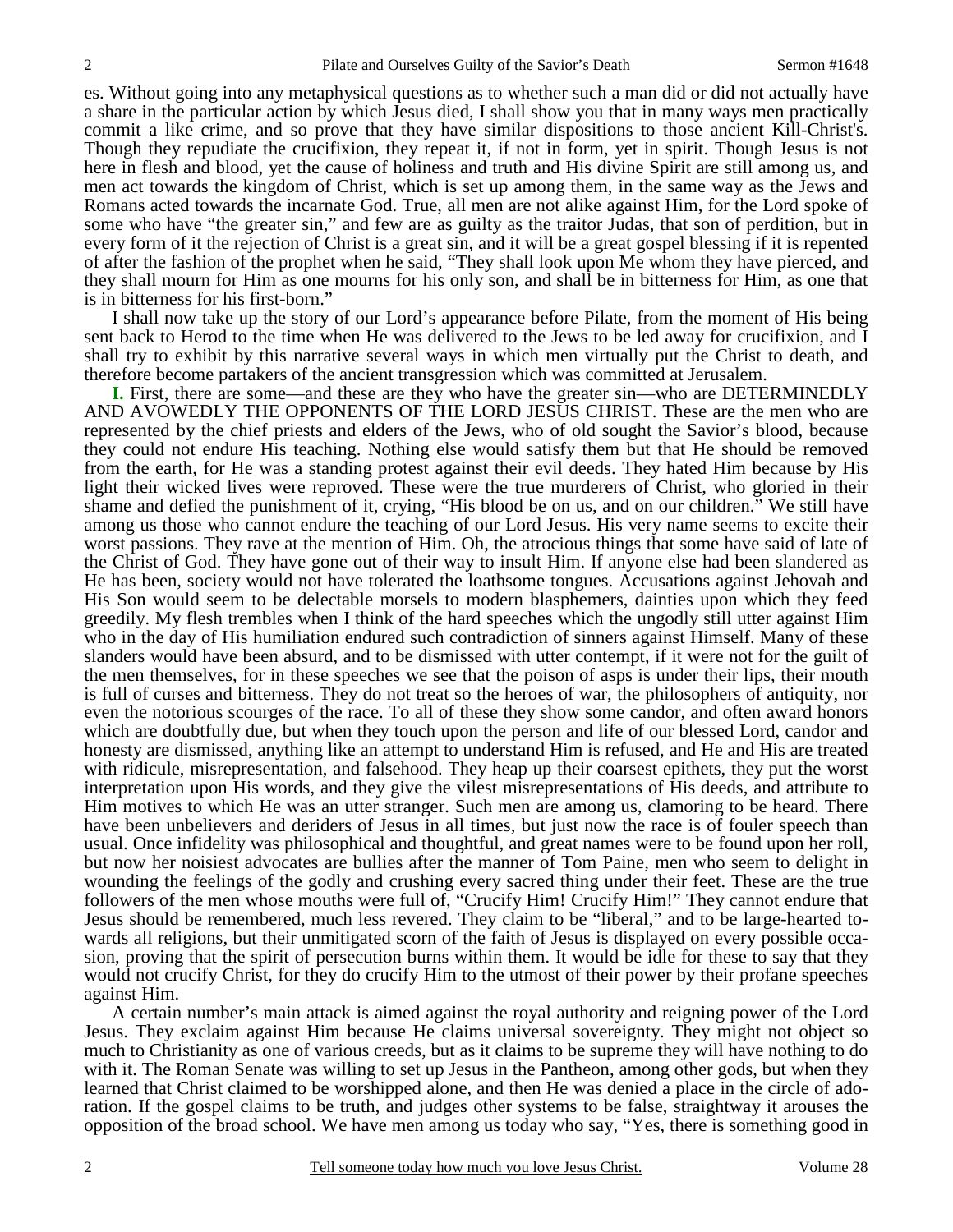Christianity just as there is in Buddhism." Of this precious Buddhism they seem of late to be wonderfully fond, any idol will suit men so long as they can be rid of the living God. A Christ who will be everything or nothing is not to their taste. When He says that He will utterly demolish the idols, and break His enemies in pieces as with a rod of iron, they give Him the cold shoulder, for they are distinctly the enemies of Jesus Christ if He is set forth as Lord of all.

 And we have some of milder cast who, nevertheless, join with this band, for their opposition is to the deity of Christ. These in effect cry, "We have a law, and by our law He ought to die, because He made Himself the Son of God." They grow indignant over the claims which Christians advance for their God and Savior. Christ the best of men, Christ the noblest of prophets, Christ near akin to Deity, possibly a delegated God, they will go as far as that, but further they will not stir. "That all men should honor the Son even as they honor the Father" is not to their mind. If Jesus is preached as "very God of very God," straightway we hear from them the cry, "Away with Him! Away with Him!" When we proclaim Jesus as King upon God's holy hill of Zion, and say of Him, "Your throne, O God, is forever and ever," they refuse to bow before His divine majesty. They do, so far as they are able, destroy the divinity of Christ and reduce Him to a mere man. How can such people blame the Jews and the Romans? They could but slay His manhood, but these would destroy His deity. Is not their guilt as great? I charge all deniers of the Godhead of our Lord with being, as far as they can be, His murderers, for they strike at His noblest nature by assailing His divine power and godhead. May the Spirit of God be here to convince them of their error and lead them to worship Jesus, who is exalted at the right hand of the Father.

 I must charge home the accusation in the name of God and truth. Avowed opposers of Christ, had they been alive in the days of His flesh, would have wished Him to be put to death, for, so far as they are concerned, He is either dead to them in His true character, or else they are doing their best in their own conscience and upon the conscience of others to sweep Him out of existence. If they say they would not have put Jesus to a literal death on the cross, I say they are putting Him to a death which He would deprecate even more, namely, the destruction of all His influence over the minds of men. By decrying His atonement by which He reconciles men to God, by setting men's hearts against Him and causing them to refuse His salvation, these men do as far as they can, rob Him of the joy that was set before Him, for which He endured the cross, despising the shame. Is this nothing? Put me to death if you will, for I shall live when I am dead by the words which I have spoken. I should count it a far worse murder if you could sweep out of men's minds all that I have taught and overthrow all the good which I have attempted to do. And if it is so of a mere man, much more must it be so of Jesus—that merely to murder Him upon the cross is comparatively little compared with declaring, "We will not be influenced by Him, nor believe in Him as Savior and God, and to the best of our power we will prevent others from believing in Him." What a wretched objective for a man to live for, what a horrible fame for a man to seek after—to stamp out the gospel of Jesus. Terrible will be the punishment of this sin. Oh, opponent of Jesus, instead of being less guilty than the Jews of our Lord's day, you are even more culpable. You are not slaying Him in one way, but you are doing it in another, and the crime is the same in spirit. I see a mystic cross to which your cruel words nail my Lord, I see before my mental eyes a Calvary whereon the Lord Jesus is crucified afresh and put to an open shame by infidel sarcasms and skeptical insinuations, I see Him derided and made nothing of by those who deny His deity and refuse to believe in His sacrifice. Enough of this. May conscience be present here, and the Spirit of God be present too, that men may not dare to wash their hands in innocence if they have been the open antagonists of Jesus and still are so. Oh that you would turn to Him, and become His disciples. His beauties are such that they might well charm every honest heart. His teaching is so tenderly reasonable, so full of sweetness and of light, that it is marvelous that men do not receive it with joy. His cross is unique—a bleeding sufferer, bearing offenses that were not His own, that His own enemies might live! The conception is so strange that it could never have originated in the selfish mind of fallen man. It bears its own witness on its brow. Woe unto those that fight against it, for it shall cost them dearly. He that stumbles upon this stone shall be broken, but upon whomever this stone shall fall it shall grind him to powder. See what came to these Jewish people, they were themselves crucified by Titus in such numbers that they could no longer find wood enough for their execution. Jerusalem destroyed is the result of Jesus crucified. Beware, you that fight against Him, for the omnipotent Father will take up His quarrel, and all the forces of creation and of providence will be at His command to wage war for truth and righteousness. The Nazarene has triumphed, and He will triumph even to the end, when He shall have all His enemies under His feet. O you that hate Him, be wise early and close the hopeless contest in which you chiefly fight against your own souls.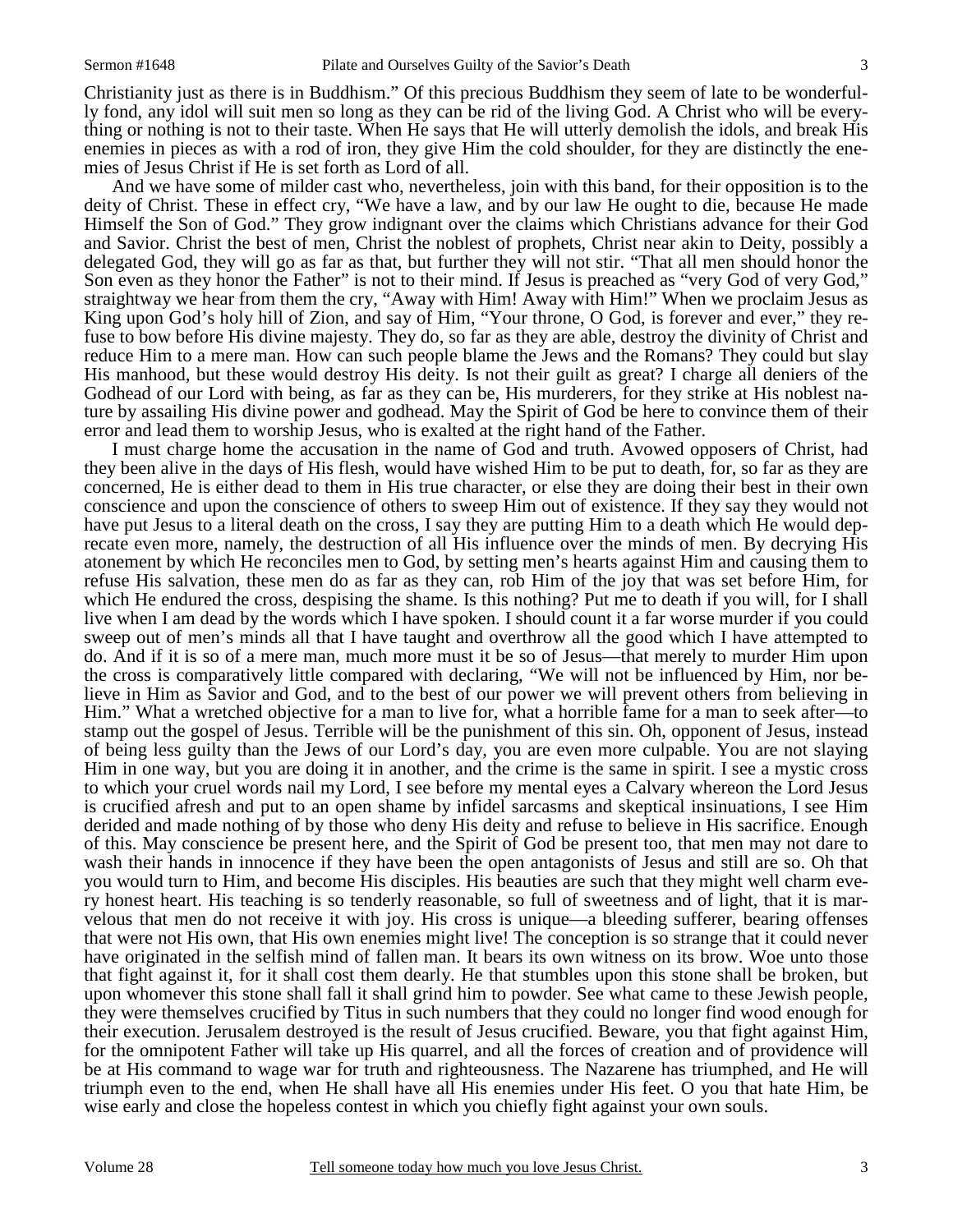**II.** I hope there are not many here to whom this first part of my sermon applies. We will advance to a second point. Pilate, having a conscience which troubled him, was exceedingly anxious not to put Jesus to death, and yet could not see how he could avoid doing so, seeing that the Jews threatened to accuse him of lack of loyalty to Caesar, and that Caesar the gloomy tyrant Tiberius, who was unrelenting in his fury. After first sending his prisoner to Herod, he finds that he cannot escape in that way, and therefore he grasps at a second hope. He tells the mob that the custom of the feast required that one prisoner should be released, and that the choice remained with them. He hopes that they will choose Jesus of Nazareth. A vain hope indeed! It so happened that there was another Jesus in prison at the time, namely, Jesus Barabbas, who had been a murderer, and was guilty both of sedition and robbery. Pilate brings out the two and he gives the Jews their choice. It would make a wonderful picture if it were really so, as a writer on the Life of Christ suggests, that Pilate actually set the two individuals before the crowd. See there the dark-browed, scowling assassin, with fierce looks, and every mark of fury and hate upon his face, the man taken red-handed, familiar with blood, the brigand whose very profession was strife! There he stands like a wolf, and by his side is set the gentle Lamb of God. See there in His face and bearing, all that is good, tender, benevolent, heroic. The incarnations of hate and love are before them, and Pilate gives the crowd their choice. Without hesitation they cry, "Not this man, but Barabbas." "Now, Barabbas was a robber." The murderer walks away free, and the innocent Jesus is left to die. In this I shall have to impeach a second class of men IN THE MATTER OF THEIR CHOICE. Many among us have by divine grace chosen Jesus to be our Savior, King, and Lord. He is the groundwork of our eternal hope, and the spring of our present joy, we have selected Christ to be the guide and leader of our lives, and we are not ashamed of the choice. It has been made deliberately and solemnly, and we renew it from day to day—

*"High heaven that heard the solemn vow, That vow renewed shall daily hear, Till in life's latest hour we bow, And bless in death a bond so dear."* 

I fear that some among you have not chosen Christ. But what have you chosen? Let me mention two or three objects of human choice, worthy to be ranked with Barabbas of old. Too many have chosen *lust* to be their delight. I will not paint the hideous monster. I have no colors. It is a foul and bestial thing. The cheek of modesty blushes at the very mention of it. Yet, for the pleasures of wantonness, Christ is set aside. For the strange woman many a man has thrown away his soul, and chosen infamy instead of glory! I half excuse the Jews for choosing Barabbas when I see a man obeying the lusts of the flesh instead of Christ, and yet I am probably addressing individuals who secretly indulge their baser passions, and are thereby held back from becoming decided Christians. They know they cannot be followers of Christ and yet indulge in wantonness and chambering, and therefore for this vile self-indulgence they let Jesus go.

 Very frequently I meet with persons who have chosen another Barabbas instead of Jesus. What if, to borrow from heathenism, I call it Bacchus? *Drink* is the demon which enthralls millions. It is a vice which degrades men, and defaces the image of God in them. We insult the brutes when we say that a drunken man sinks to the level of the beasts, for the cattle never go as low as that. Alas, I have known men—yes, and women, too—who have been hearers of the gospel, and have in a measure felt its power, and yet for this sin they have sold their souls and given up their Savior. No drunk has eternal life abiding in him, and to speak plain English, there are professing Christians who deserve to be called by that name. I say that they prefer the drink-demon to the holy Lord Jesus. You condemn the Jews for choosing Barabbas? Where will you find a counselor to plead for you when you choose drunkenness? If it was sinful for them to choose a murderer, what must it be for you to choose this cursed vice, which murders its hundreds of thousands? Oh, this national vice of ours, is the vice which makes this nation a byword and a proverb among the nations of the earth! What shall I say of it? And is this to be set in rivalry with my Lord? Oh, shame, cruel shame that this should be selected in preference to Him who loved us and gave Himself for us!

"Well, well," says one, "I do not fall into that sin." No, my friend, but what is it that you do choose instead of Christ, for if you do not set Him on the throne of your heart, you are choosing something else. Is it that you do not want to be a Christian because you wish to save yourself trouble and would be happy and comfortable and enjoy yourself? You do not choose any openly vicious way in particular, but you prefer to be moderately sinful and to take care of yourself, and save all care, thought, and anxiety about death and heaven and hell. You think that by leading a careless life you are happier than if you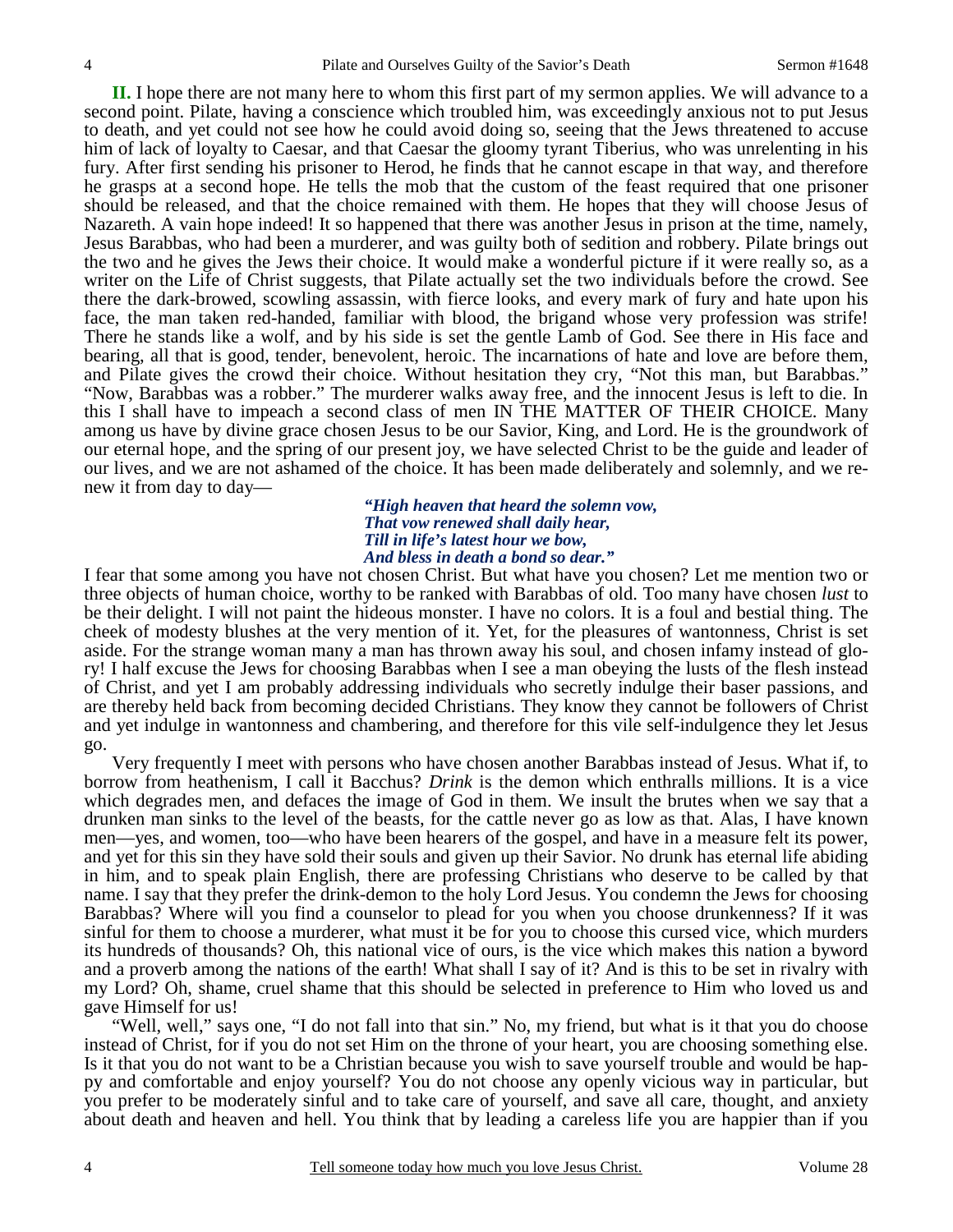yielded yourself to Jesus? You are laboring under a mistake, but one thing is clear—self is your god, and that is a deity as groveling as any other. The idolater, who worships a god of gold or silver, or even of stone or mud, is not quite as degraded as the man who worships himself. Self-worship is coming very low, indeed. When I am my own god, or my belly is my god, can there be a lower depth? If I live merely to be easy and comfortable, and have no care for God, or Christ, or heavenly things, what a choice I am making. Think of it, and be ashamed. Oh, I say again, in many a man's choice of what should be the object of his life, he sins precisely as they sinned who put away Jesus and chose Barabbas. I say no more. May the Holy Spirit send home this sadly convicting truth.

**III.** Thirdly. Pilate, seeing that he cannot, thus, set his prisoner free, gives Him over into the hands of the soldiers, who straightway make merry over Him and treat Him as an object of contempt. The words are cruel, and are enough to draw tears from all eyes as we read them, "Then Pilate therefore took Jesus and scourged Him. And the soldiers plaited a crown of thorns, and put it on His head, and they put on Him a purple robe." "I am innocent here," cries one of my hearers. What! Are you quite sure that you are free from THE SIN OF CONTEMPT AND OF CAUSING PAIN TO JESUS? Listen a while. When you have been so busy about the world that you could not think of Him, when you have been so eager to be rich that you laughed at the true riches, do you not know that you were twisting a crown of thorns to put upon His head? Your folly in despising your own soul sorely wounds Him. He pities you, and cannot bear to see that the thorns of this world should be the harvest which you sow and reap. If He were not so loving of heart and tender of spirit it would not matter, but this unkindness to yourself is unkindness to Him, and virtually when you have been full of cares and anxieties concerning the world, and have had no care and no anxiety about Him or about your own soul, you have put a crown of thorns upon His head. Is this nothing?

 Let me ask you when you have gone up to the place of worship on Sunday, as you always do, and have pretended to adore Him, though you do not love Him, do you know what you have done? You have mocked Him by a feigned worship, and thus you have put the purple robe upon Him. For that purple robe meant that they made Him a nominal king, a king who was not in truth a king, but a mere show. Your Sunday religion, which has been forgotten in the week, has been a scepter of reed, a powerless ensign, a mere sham. You have mocked and insulted Him even in your hymns and prayers, for your religion is a pretense with no heart in it. You brought Him an adoration that was no adoration, a confession that was no confession, and a prayer that was no prayer. Is it not so? I pray you be honest with yourselves. Is it not so? And then all the week long have you not preferred anyone to Jesus, any book to the Bible, any exercise to prayer, any enjoyment to communion with Him? Political objects have awakened you, but not the Lord's glory nor the spread of His kingdom. Is not this despising Jesus? Is not this mocking Him?

 Are there not among you some who are weary of the Lord? Weary of the Sabbath? Weary of sermons about Jesus? Weary of atoning blood? Weary of praising the Redeemer? What is this but contempt of Him?

 Too many have even jested about the holiest of things, if they have not mocked Jesus personally they have ridiculed His people for His sake, and made mirth of His gospel. By some, religion is set up as a scarecrow, and piety is treated as a byword, conscientious scruples are laughed at as old-fashioned absurdities, and devotion to Christ is set down as next of kin to insanity. We know it is so, even among some who are hearers of the gospel, and outwardly its upholders. There is contempt for the life and power of it, they know and honor its name, but the reality of vital godliness they do not value. At times their conscience thunders heavily at them, and then they are compelled to wish they had what at other times they disdain. They do despite to the blood of Jesus, and yet would gladly be partakers in its pardoning power.

 I fear none of us dare wash our hands of this as a sin of our fallen estate. Time was when those of us who love Jesus now, and could kiss every wound of His, yet thought so little of Him that anything was better than He. The story of His sufferings was as wearisome as a worn-out tale, and as for giving our whole selves to Him, we deemed it a fanatical expression or an enthusiastic dream. Blessed Savior, You have forgiven us. Forgive others who are doing the same.

**IV.** I have but a minute to spare for each point, so now I mast turn to another sin of which many are guilty, namely, THE SIN OF HEARTLESSNESS WITH REGARD TO THE SUFFERINGS OF OUR LORD. Pilate thought he had another way of letting his prisoner go, and this he tried. He scourged Him. I will not tell you how dreadful Roman scourging was. It could not now be equaled except it is by the Russian whip. It was the most terrible of tortures. Many died under it, and almost all the victims fainted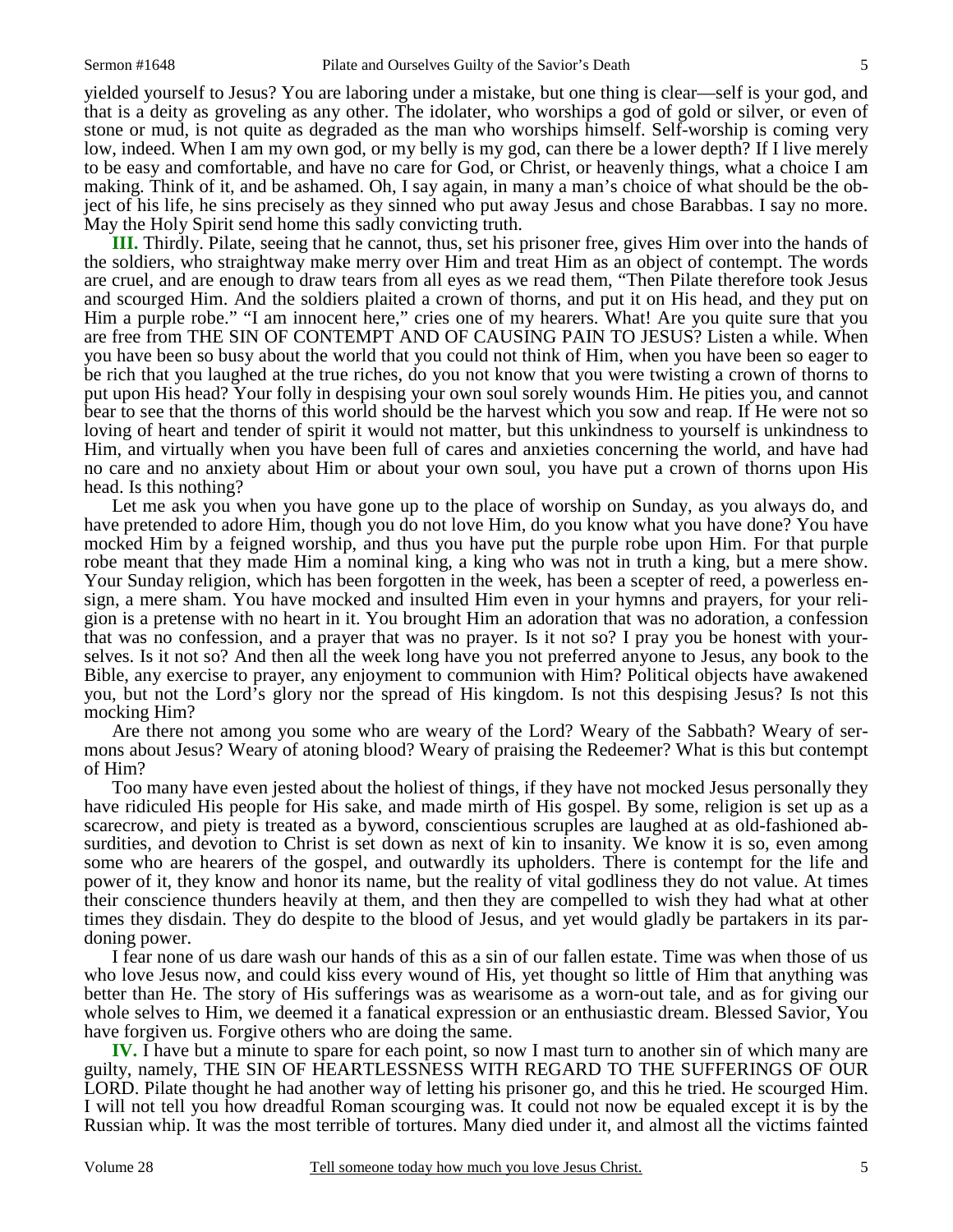after a few blows. By it the human frame was reduced to a mass of bruised, bleeding, quivering flesh. When the Savior was all a mass of wounds and bruises, Pilate brought Him forth and said, "Behold the man," appealing to what little humanity he hoped there still might be in the chief priests and elders. "Behold the man!" he said. "Is not this enough? He is crushed and battered and bleeding all over, is not this enough?" But they had no feeling for Him whatever, and only cried, "Away with Him." If the spectacle of woe which our Lord presented on this occasion does not touch you, it is a lamentable proof of hardness of heart. Do not many read the story of His sufferings without emotion?

 Despised, reviled, crowned with thorns, and scourged, our Lord stands alone as the Man of Sorrows, the Monarch of miseries. Griefs without parallel! Woes unique and by themselves! Have you no tears to shed for Him whom soldiers mocked and Jews derided? No? Is it possible that you answer, "No"? Have you heard the story till it has less effect than an idle romance? For shame! For shame! And the worst of it is that it should not affect men when they remember that these griefs were voluntarily borne out of love, and not of necessity nor from any selfish motive. His woes were borne for His enemies. He bade His disciples begin to preach at Jerusalem that the men who spat in His face might know that they had a share in His compassion, and that he who drove the lance into His heart was one for whom He tasted death. He dies praying for His murderers. Ah me! That it should be so. A man dying for his friend is a noble sight, but a Man dying for those who put him to death is the most extraordinary sight that angels ever beheld.

 There is this about it too, which touches believers most tenderly, our Lord suffered thus on our account. In His death is our hope, or else we are lost forever. If we have not part and lot in the merits of the agony, then for us there remains nothing but a fearful looking for judgment and of fiery indignation. Do we not mourn when we see Jesus dying for us? O feeling, you are fled to brutish beasts, and men have lost their reason. Surely our hearts will be like the rock in Horeb. Stricken by the rod of the cross, our souls will gush with rivers of penitential grief. And here is a marvelous proof of our guilt, that we have compassion for everybody but the Savior; that we can cry over a lapdog, and yet can hear of Christ with utter indifference. There are multitudes of persons of this kind, and I pray God's Spirit to touch their conscience upon this matter of heartlessness toward Jesus.

 But I must hasten on, though I might wish to linger, leaving with your meditations the enlargement of these charges.

**V.** There is another crime of which many are guilty which was see in Pilate, and that was the crime of COWARDICE. No less than three times did Pilate say of our Lord, "I find no fault in Him," and yet he did not let Him go. He himself said, "I have power to crucify You, and have power to release You," and yet he dared not exercise the power to deliver. Through cowardice he dared not let his perfectly innocent prisoner go free. He knew, but he did not act up to his knowledge. Have I any before me whose knowledge of good things far outruns their practice? This, surely, will be one of the never-dying worms of hell—the gnawing of an instructed and disregarded conscience. Over the door of their prison, the lost shall read this inscription—"You knew your duty but you did it not." The knowledge which makes men responsible for their deeds increases that responsibility as it is itself increased, and with it their guilt and their punishment. Moreover, Pilate did not only know the right, but after his own fashion he wished to do it. One almost pities the vacillating coward. See how he struggles to release Jesus in some indirect fashion which may cost him nothing. He wishes, he resolves, and then he hangs back. Like a vessel tossed with contrary winds, he is at one time almost in harbor, and soon he is far out at sea. Oh, the quantities of dead wishes that one might gather in this Tabernacle, as men gather untimely fruit which the wind has shaken from the trees. Men wish to repent, wish to believe, wish to decide, wish to be holy, wish to be right with God, but their wishing leads to no practical decision, and so they perish at the threshold of mercy. Their goodness ends in empty desires, which do but evidence their responsibility, and so secure their condemnation. Yet, to be just, we must admit that Pilate did more than wish, he spoke for Christ. But having spoken in His favor he did not proceed to action, as be was bound to have done. It is possible for a man to say with his tongue, "I find no fault in Him," and then by his actions to condemn Jesus by giving Him up to die. Words are a poor homage to the Savior. Not by words does He save mankind, and not by lip service is He to be repaid. Pilate spoke boldly enough, and then retreated before the clamors of the crowd, and yet Pilate could be firm sometimes. When Jesus was nailed to the cross, the priests begged Pilate to change the accusation which was written over His head, and he would not, but replied, "What I have written, I have written." Why could he not have shown a little backbone when Jesus yet lived? He was not altogether such a weak, effeminate being as to be incapable of putting his foot down firmly. If he did so once, he might have done it before, and so have saved himself from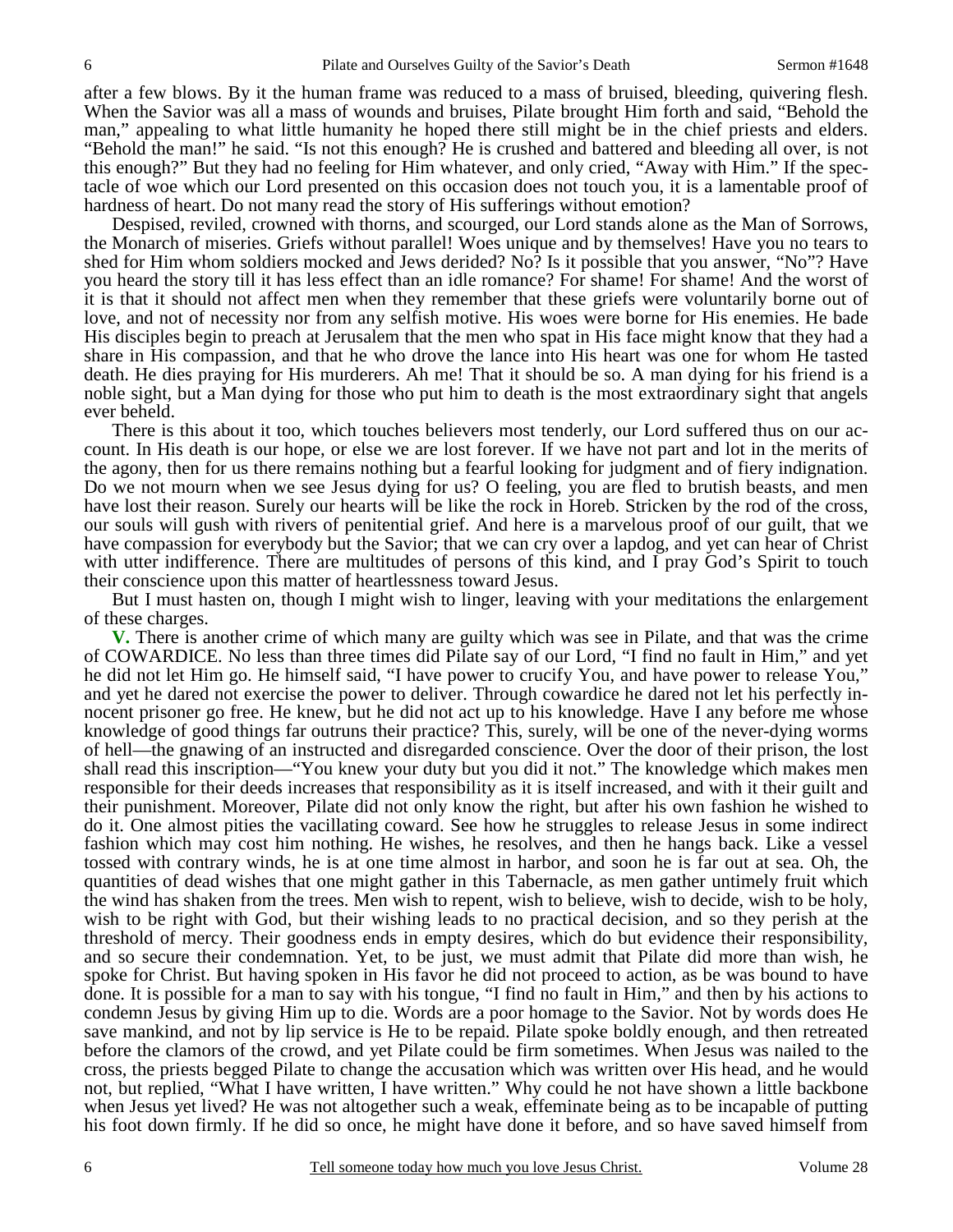this great transgression. Are there any Pilates here—persons who would long ago have been Christians if they had possessed enough moral courage? Some foolish companion would laugh at them if they became religious, and this they could not bear. Poor dastards! I heard the other day of a lad who dared not pray in the room where two or three others slept, and so, like a coward, he crept into bed and succumbed to the fear of others. I fear that some men would sooner be damned than be laughed at. Another person has a wicked companion, and he knows that he must cut his acquaintance if he becomes a follower of Jesus, this he would do, but he lacks courage. O you who shrink back from that, which Christ's service involves, because of the fear of men, know you not the portion of the fearful? O you trembling ones, is Jesus covered with wounds and shame for you, and are you ashamed of Him? Death is coming upon Him speedily, and do you hide your faces from Him? This is cruelty, indeed, both to Christ and to yourself. Can you not leave His enemies? "Come you out from among them, and be you separate: touch not the unclean thing." Will you not espouse His cause? "If any man will serve Me, let him follow Me." By this cowardice you do as much as you are able to put the Christ to death. "How?" you ask. Well, suppose everybody acted as you do? Would there be any Christianity in the world? If everybody was cowardly, would there be a church at all? Are you not killing Christ and burying Christ as far as ever you can? Are you not destroying His influence and weakening His church by refusing to acknowledge Him? Is it not so? Look at it. Whatever influence you have in the world, you refuse to use for Jesus. Though multitudes are active in despising and opposing Him, you do not lift a hand in His favor. Why do you not come out and say, "I am on His side"? By your supposed neutrality you act as His foe. You must be on one side or the other now that you have heard the gospel, for Jesus has said, "He that is not with Me is against Me: he that gathers not with Me scatters abroad." You are against Him, and you are scattering abroad. Suppose others follow your example? "Well," you say, "there is nothing bad in my example, except that I am not a Christian." Just so, and under some aspects the very goodness of your example makes it operate all the more powerfully for evil. I do not think that the example of a thoroughly drunken man, for instance, leads many young people into intemperance. On the contrary, many take warning from the spectacle, and fly to total abstinence for security. I have often had young men and women coming to join the church who have been total abstainers of the most intense kind because a drunken father made their childhood so wretched, and kept the home so poor that they abhorred the accursed thing. See, then, how an evil example may lose its evil power by very excess. Yours is another case, your example is in some respects admirable, and then you throw it on the side of the devil. The better man you are the more mischief you are doing by siding with evil. Inasmuch as you are that which is moral, excellent, amiable, you are the very man whose influence Christ ought to have on His side, and if you cause it to go against Him the fact is all the more deplorable. If the weight of your character goes to make men ignore the claims of the Son of God, what is this but spiritually to compass His death?

**VI.** Lastly, and oh that the Spirit of God may bless this sharp medicine to some heart that it may feel the pangs of penitence this morning—there is the sin of SELF-RIGHTEOUS HYPOCRISY. This Pilate committed in set form. He took water and washed his hands and said, "I am innocent of the blood of this just person: see you to it." What a contradiction! He is innocent, but he gives them permission to be guilty. They could not murder the Lord without his permission. He gives the necessary permit, and yet he says, "I am innocent." Do I not see another of the same class over yonder? He says, "I do not despise Christ, or speak a word against Him. I am perfectly innocent of any ill will towards Him. Of course, if others oppose Him they may, for it is a free country, let them do as they like, but I am perfectly clear of it." It is not the way that a man acts if he sees another being murdered. He does not look on and say that he would rather not interfere. You say you cannot help other people's opinions? Have you no opinion of Jesus of your own? Do you say, "No, I never think of Him"? Is not that contempt? Do you decline to hold any opinion about one who claims to be your God? About one who must be your Savior or you must perish forever? You cannot sheer off in that way. Now that rebellion is afoot you must either be loyal or be a traitor. The standard is unfurled, and each man must take his side. Your negligence of Jesus contradicts your claim to be neutral. You pretend to leave Him alone, but that leaving alone is fatal. A man is in yon upper room of a burning house, and you can save him. You refuse to touch the matter, for it is no concern of yours either way, and so you leave it to the firemen and their helpers. Meanwhile, the man perishes because you will not help him. I say that you are inexcusable, that man's blood lies at your door. It was your duty to have rescued him. So the Lord Jesus Christ comes here among men and He is persecuted. You quietly say, "No doubt it is a pity, but I cannot help it." Just so, but by your inaction you side with His foes.